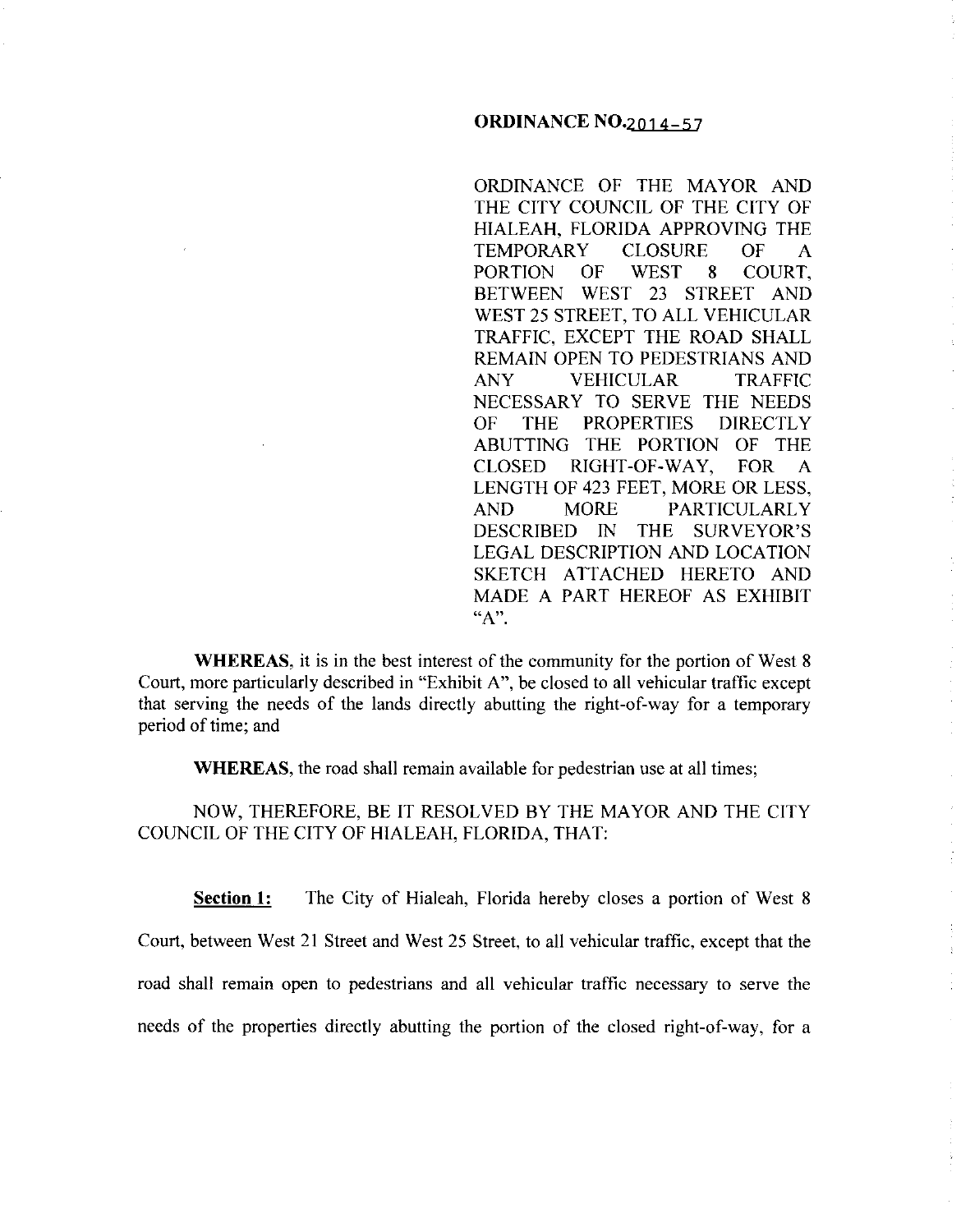## ORDINANCENO. 2014-57 Page 2

length of 423 feet, more or less, and more particularly described in the surveyor's legal description and location sketch attached hereto and made a part hereof as Exhibit A.

PASSED AND ADOPTED this 14 day of october , 2014.

Isis Garcia-Martinez

**Council President Luis Gonzalez- Council Vice President for Isis Garcia-Martinez- Council President**  ţ

Approved on this  $2\ell$  day of **Crocel**, 2014.  $\frac{1}{2}$ 

Marbellys Fatio. Actine City Clerk

Approved as to form and legal sufficiency:

Acting City Attorney

s \lebllegislat **ton\2** 14-ordianceslwest8coun-betweenwest23street& west25street street -closure docx

Attest:

Lorena<sup>E</sup>. Brav

Mayor Carlos Hernandez

THE FOREGOING ORDINANCE OF THE CITY OF HIALEAH WAS PUBLISHED IN ACCORDANCE WITH THE PROVISIONS OF FLORIDA STATUTE 166.041 PRIOR TO FINAL READING.

Ordinance was adopted by a 6-0-1 vote with Council Members Caragol, Casáls-Muñoz, Cue-Fuente, Gonzalez, Hernandez, & **Lozano voting "Yes", & Councilmember Garcia-Martinez absent.** '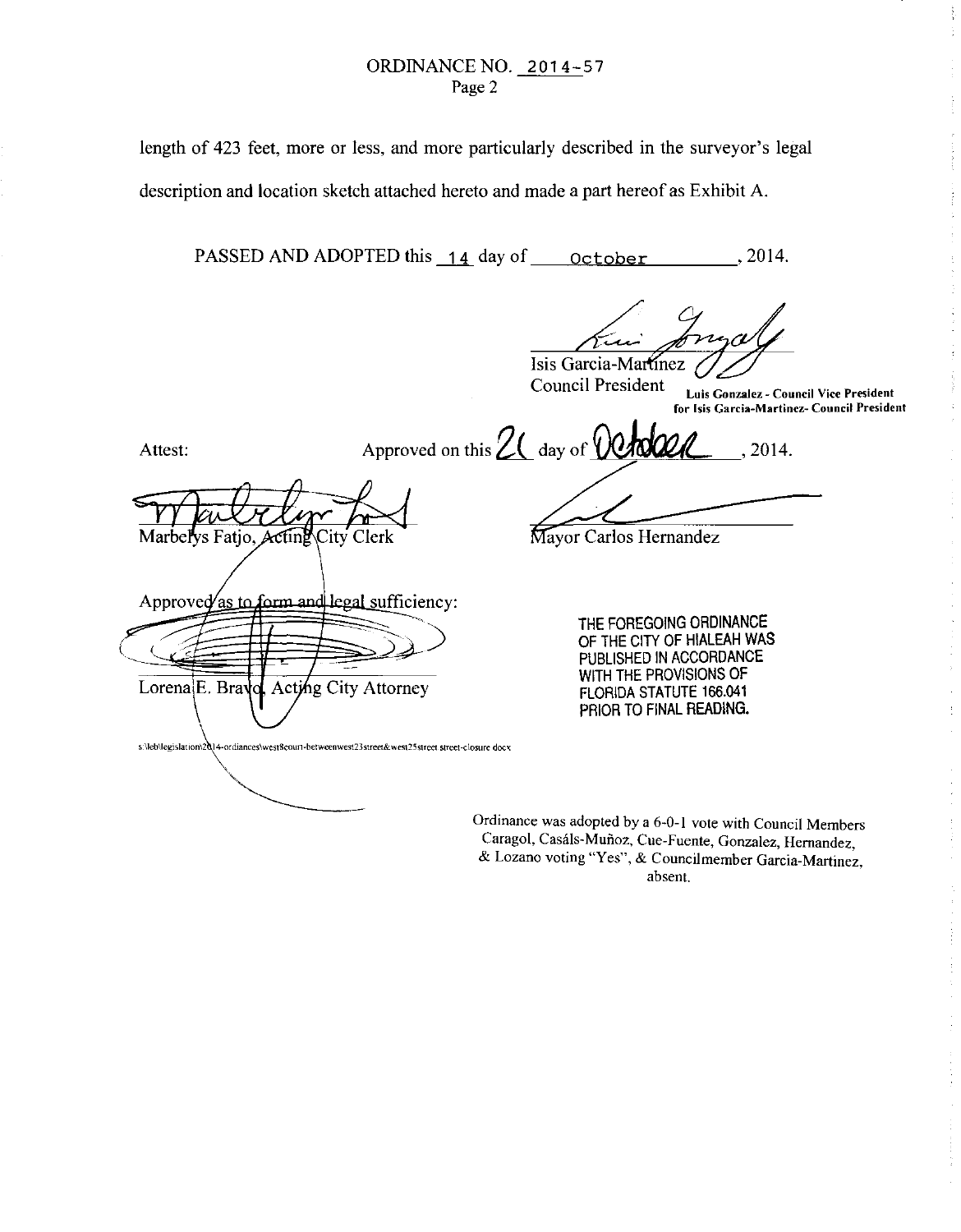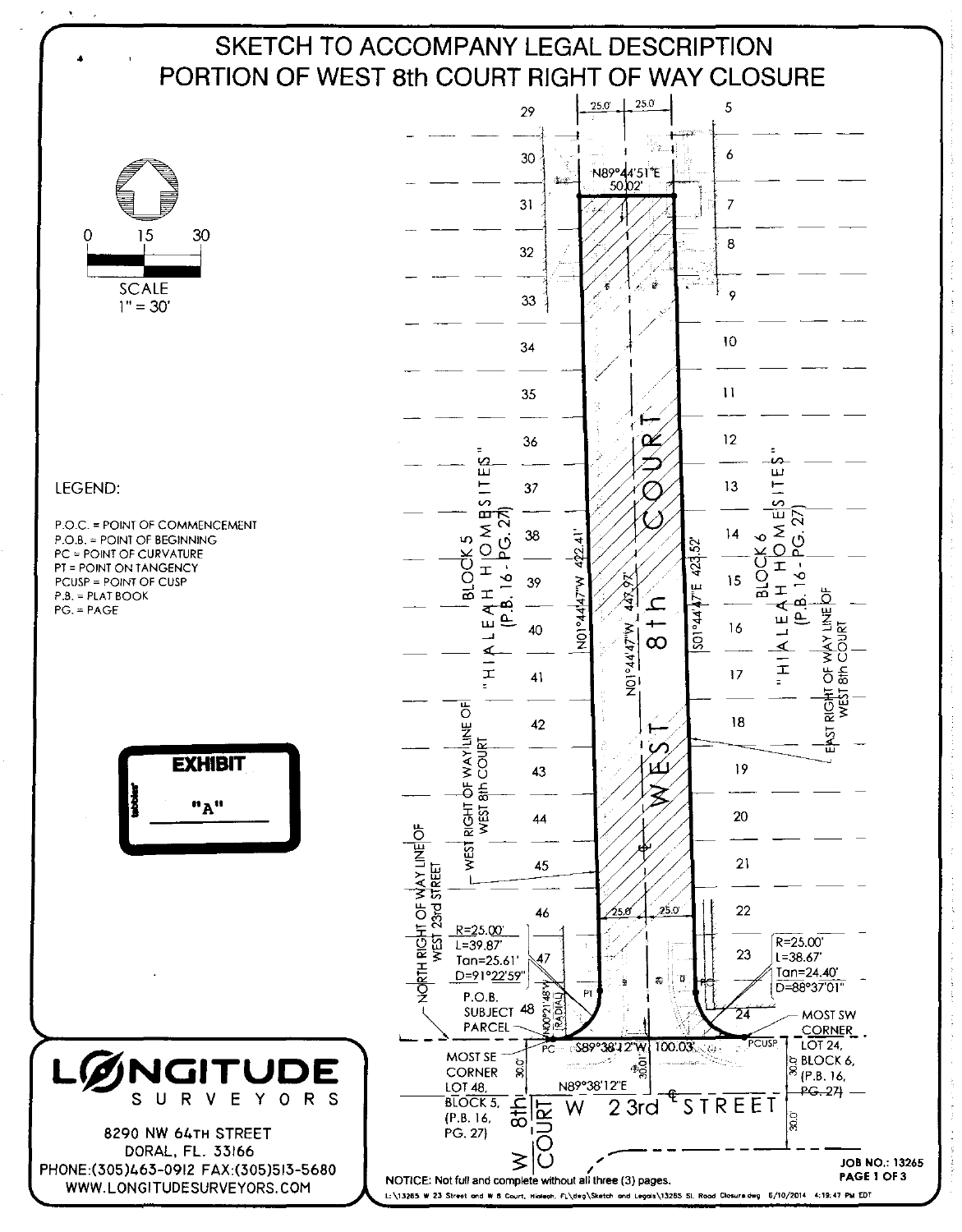# **SKETCH TO ACCOMPANY LEGAL DESCRIPTION PORTION OF WEST 8th COURT RIGHT OF WAY CLOSURE**

### LEGAL DESCRIPTION:

A portion of West 8th Court public Right of Way, formerly known as "A" Avenue. as shown on the plat of "HIALEAH HOMESITE\$", according to the plat thereof, as recorded in Plat Book 16, at Page 27. of the Public Records of Miami-Dade County, Florida, being more particularly described as follows:

BEGIN at the most Southeast Corner of Lot 48, Block 5 of said plat of "HIALEAH HOMESITE\$", said point also being a Point of Curvature of a circular curve, concave to the Northwest: thence Northeasterly, Northerly and Northwesterly along the arc of said curve, having for its elements a radius of 25.00 feet. a central angle of 91°22'59", for an arc distance of 39.87 feet to a Point of Tangency: thence N01°44'47"W along the West Right of Way Line of West 8th Court, for 422.41 feet; thence N89°44'51" E for 50.02 feet to a point on the East Right of Way Line of West 8th Court; thence S01°44'47"E along said East Right of Way Line of West 8th Court. for 423.52 feet to a Point of Curvature of a circular curve. concave to the Northeast; thence Southeasterly along the arc of said curve, having for its elements a radius of 25.00 feet, a central angle of 88°37'01", for an arc distance of 38.67 feet to the most Southwest Corner of Lot 24, Block 6 of said plat of "HIALEAH HOMESITE\$"; said point also being a Point of Cusp; thence S89°38' 12"W along the prolongation of the North Right of Way Line of West 23rd Street, for 100.03 feet to the Point of Beginning.

Said portion of Right of Way lying and being in the City of Hialeah. Miami-Dade County, Florida and containing 22,667 Square Feet, more or less. by calculations.



8290 NW 64TH STREET DORAL, FL. 33166 PHONE:(305)463-0912 FAX:(305)513-5680